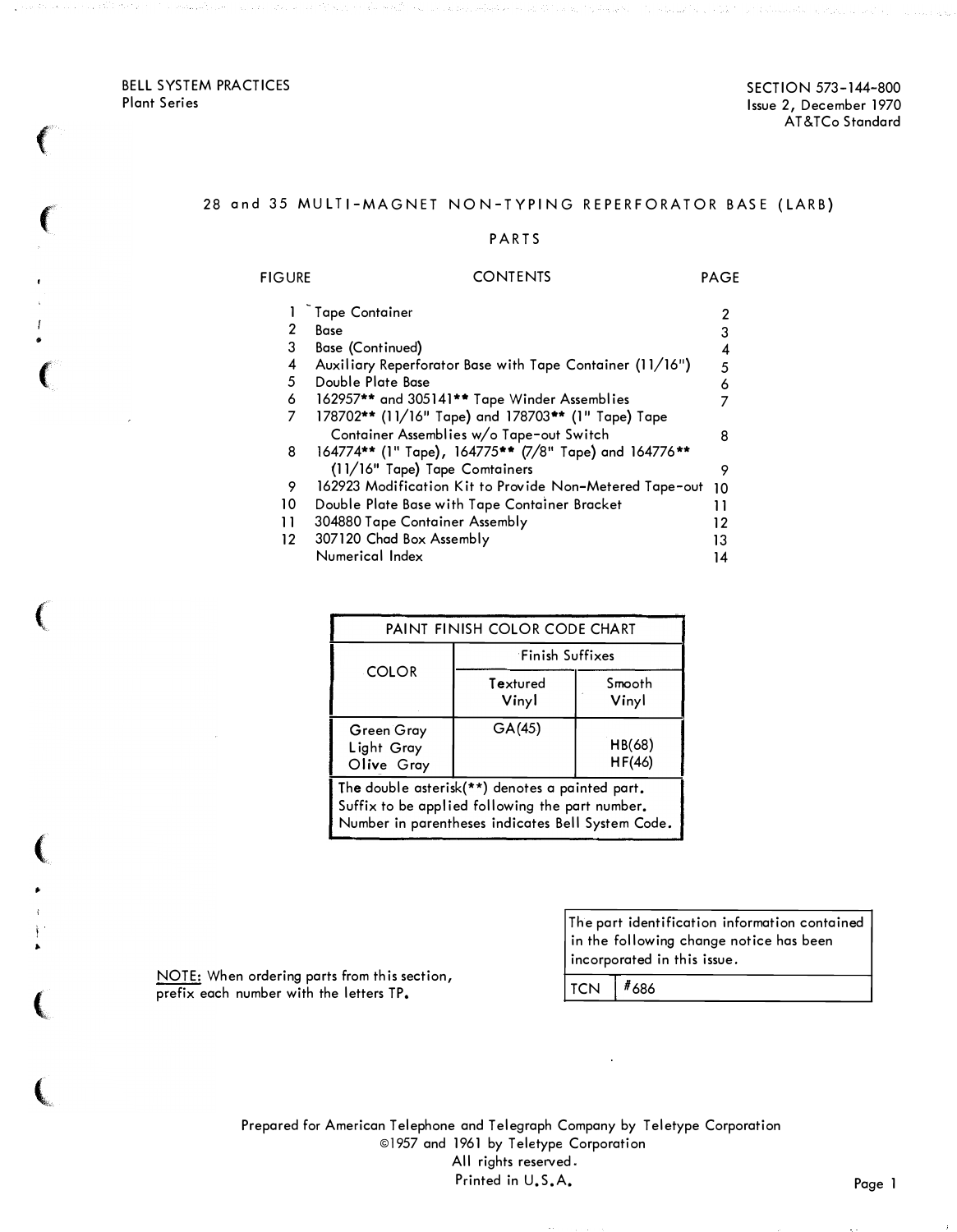

156972

### FIGURE 1. TAPE CONTAINER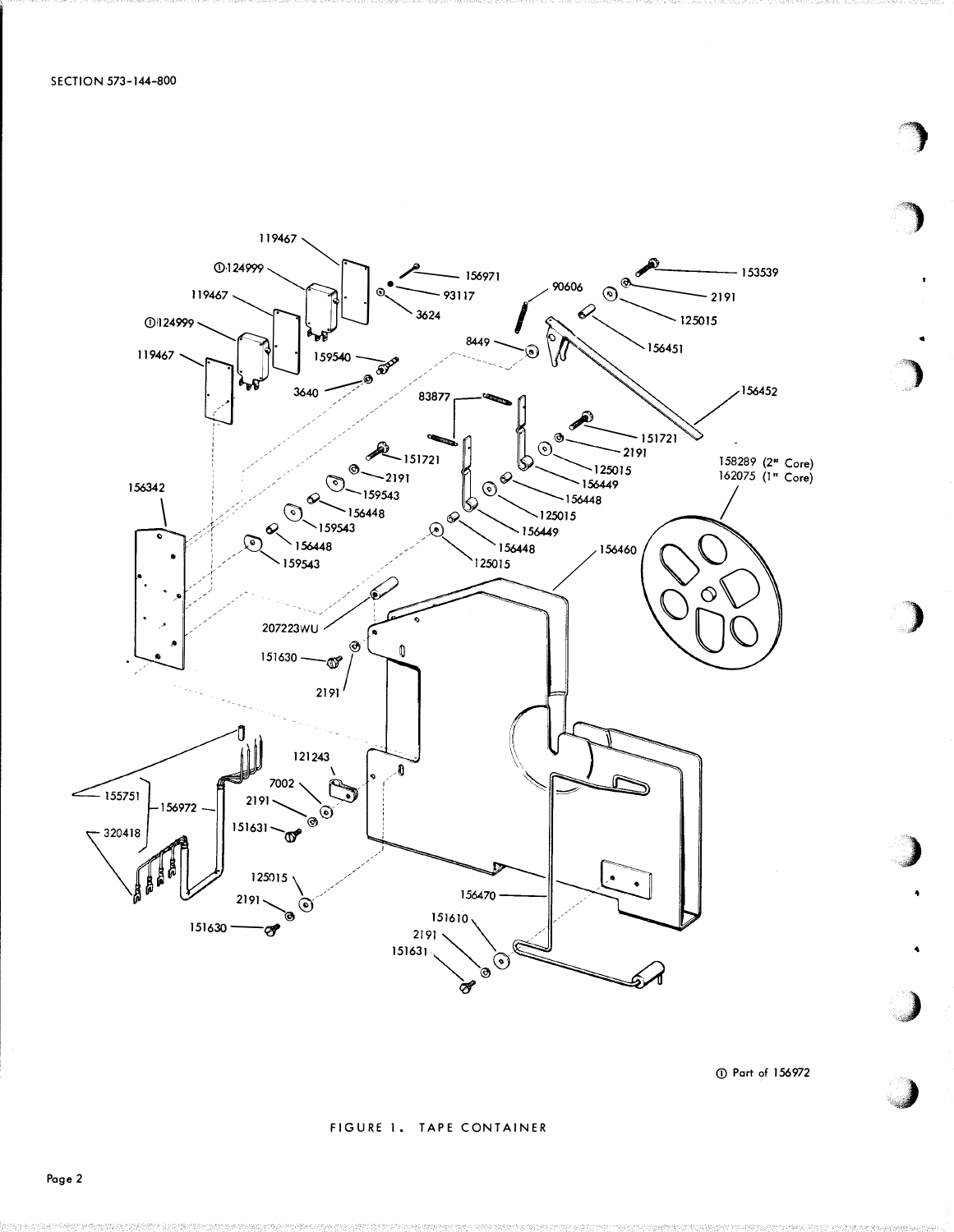

 $\left($ 

156978

FIGURE 2. BASE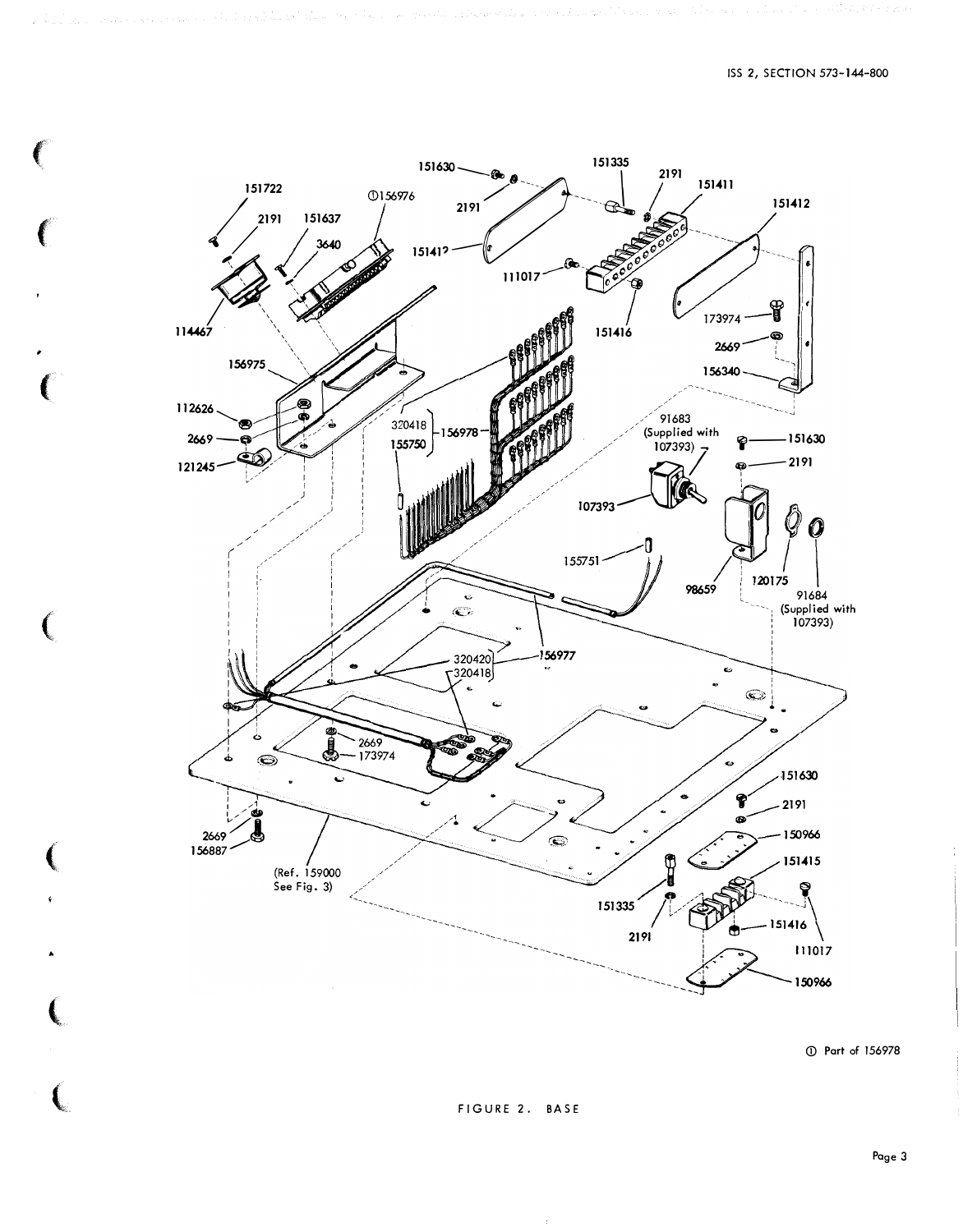

)

..

"" WASHINGTON TO THE TANK OF THE TANK OF THE TANK OF THE TANK OF THE TANK OF THE TANK OF THE TANK OF THE TANK OF THE TANK OF THE TANK OF THE TANK OF THE TANK OF THE TANK OF THE TANK OF THE TANK OF THE TANK OF THE TANK OF T



Page 4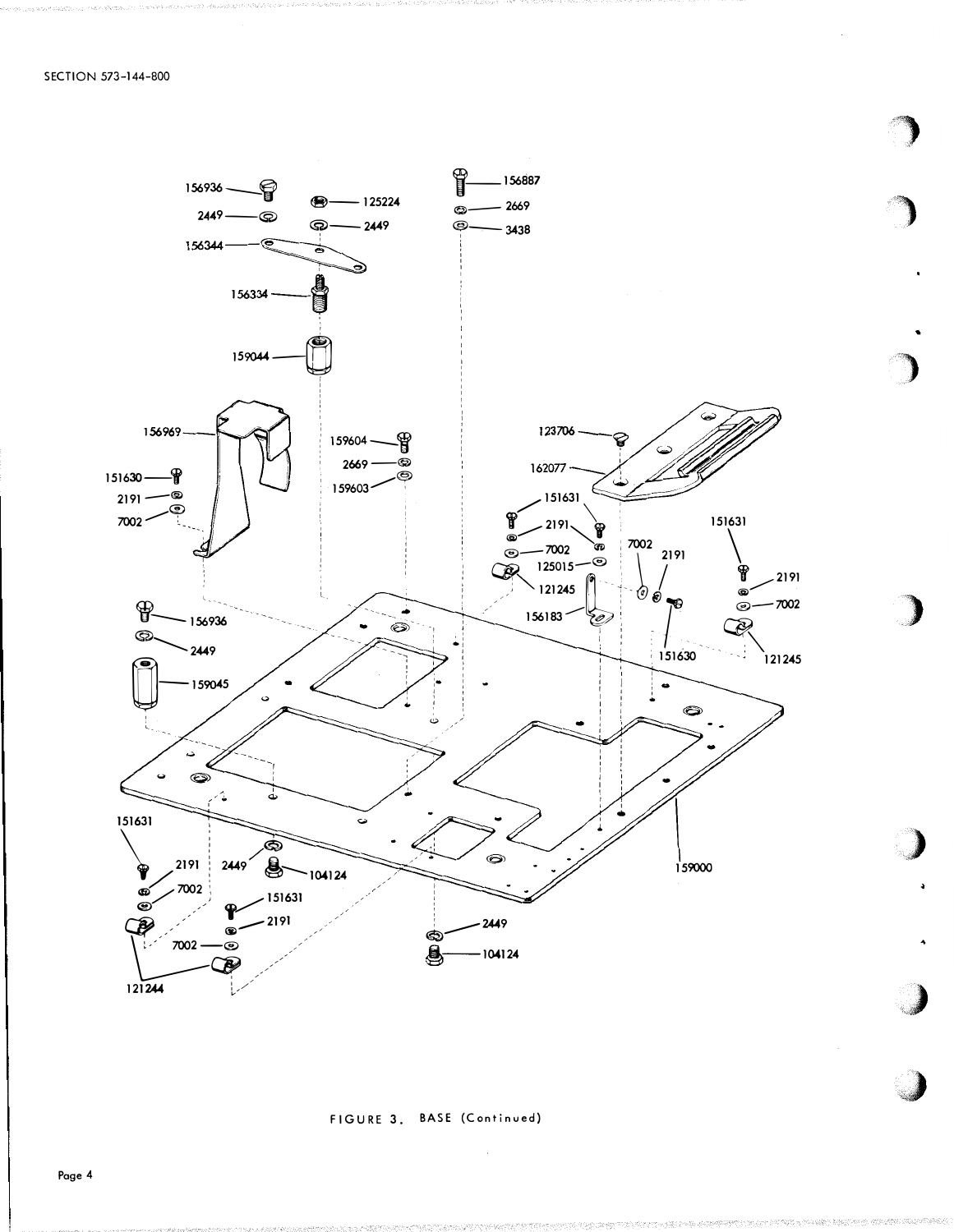

FIGURE 4. AUXILIARY REPERFORATOR BASE WITH TAPE CONTAINER (11/16")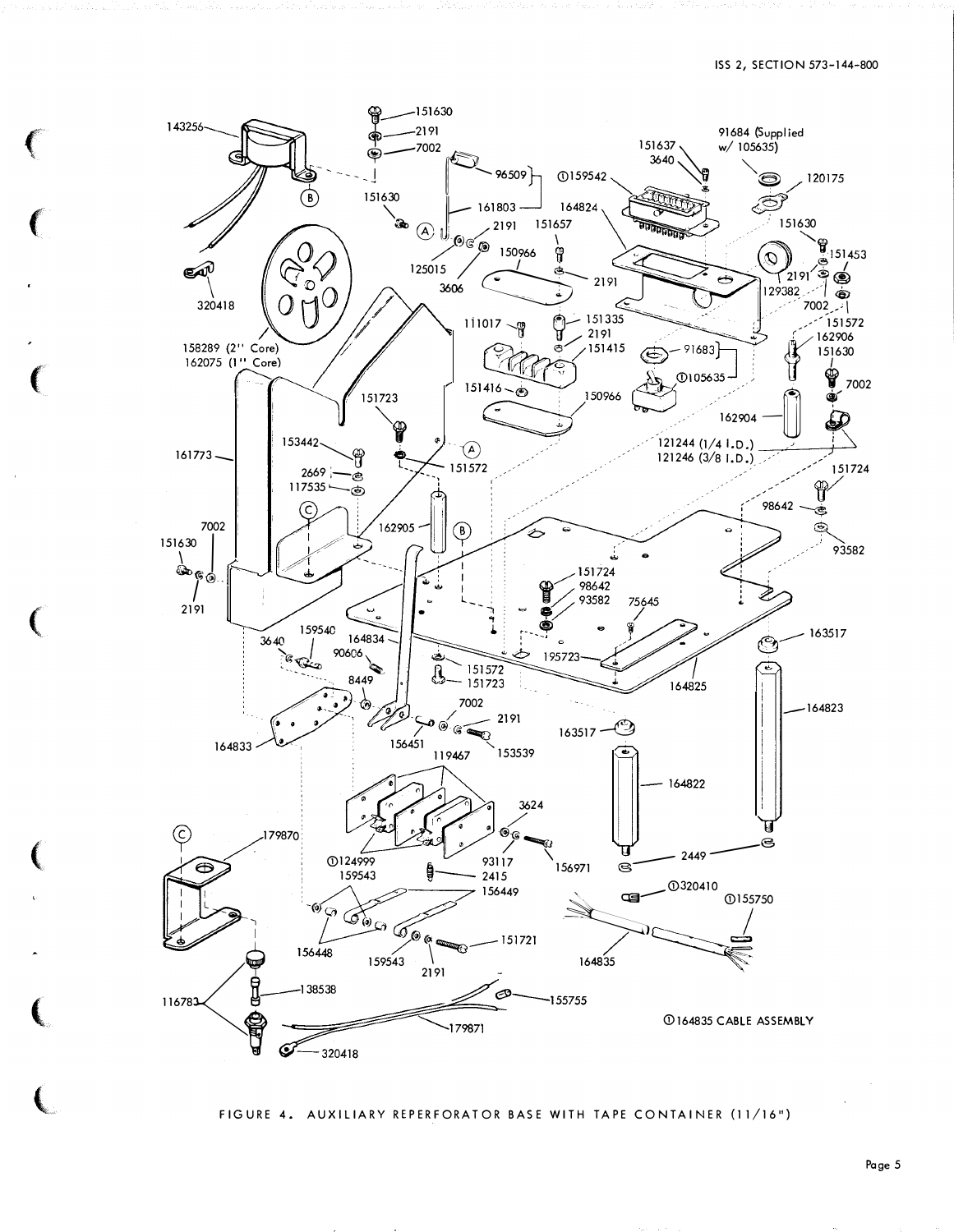

FIGURE 5. DOUBLE PLATE BASE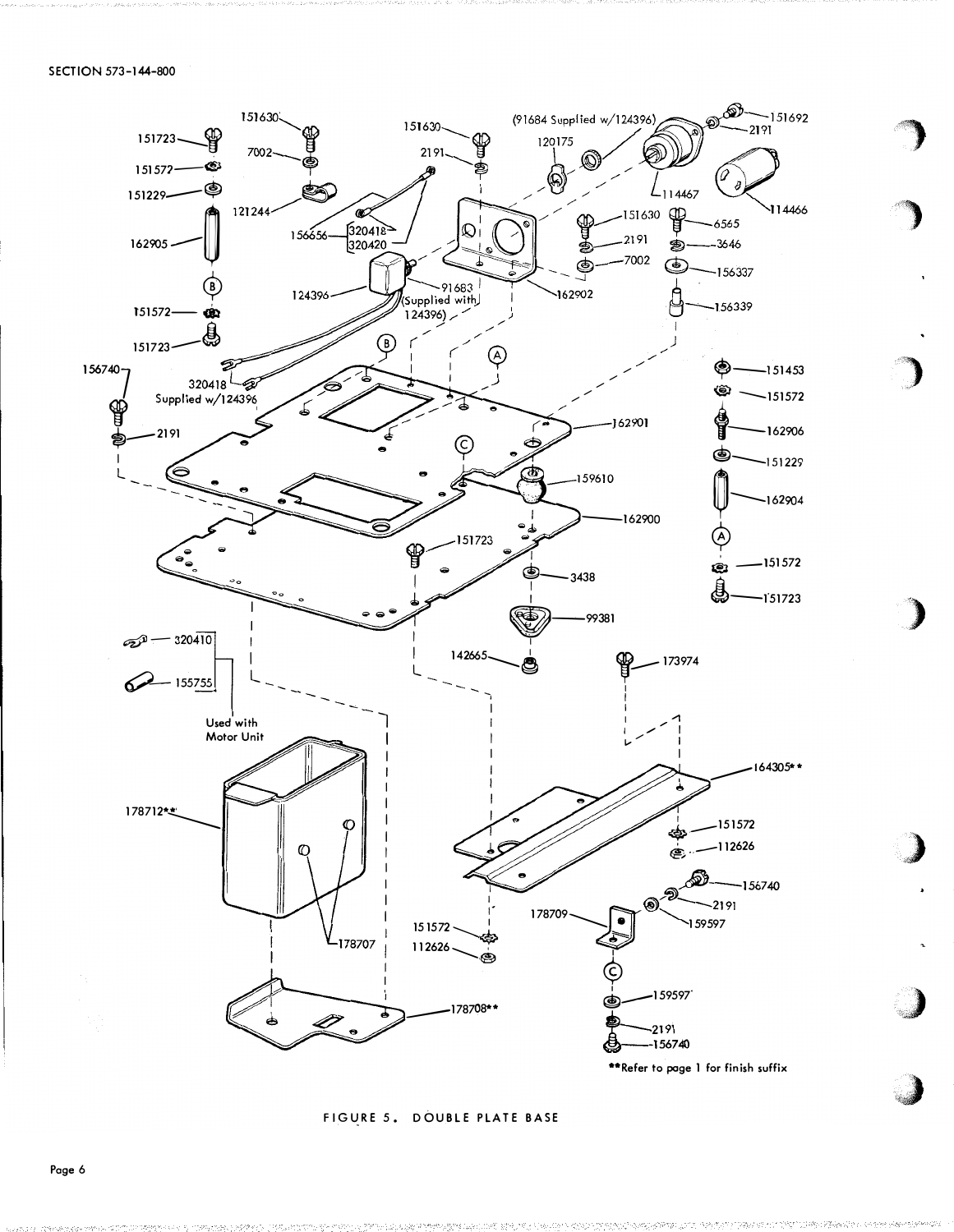

FIGURE 6. 162957\*\* AND 305141\*\* TAPE WINDER ASSEMBLIES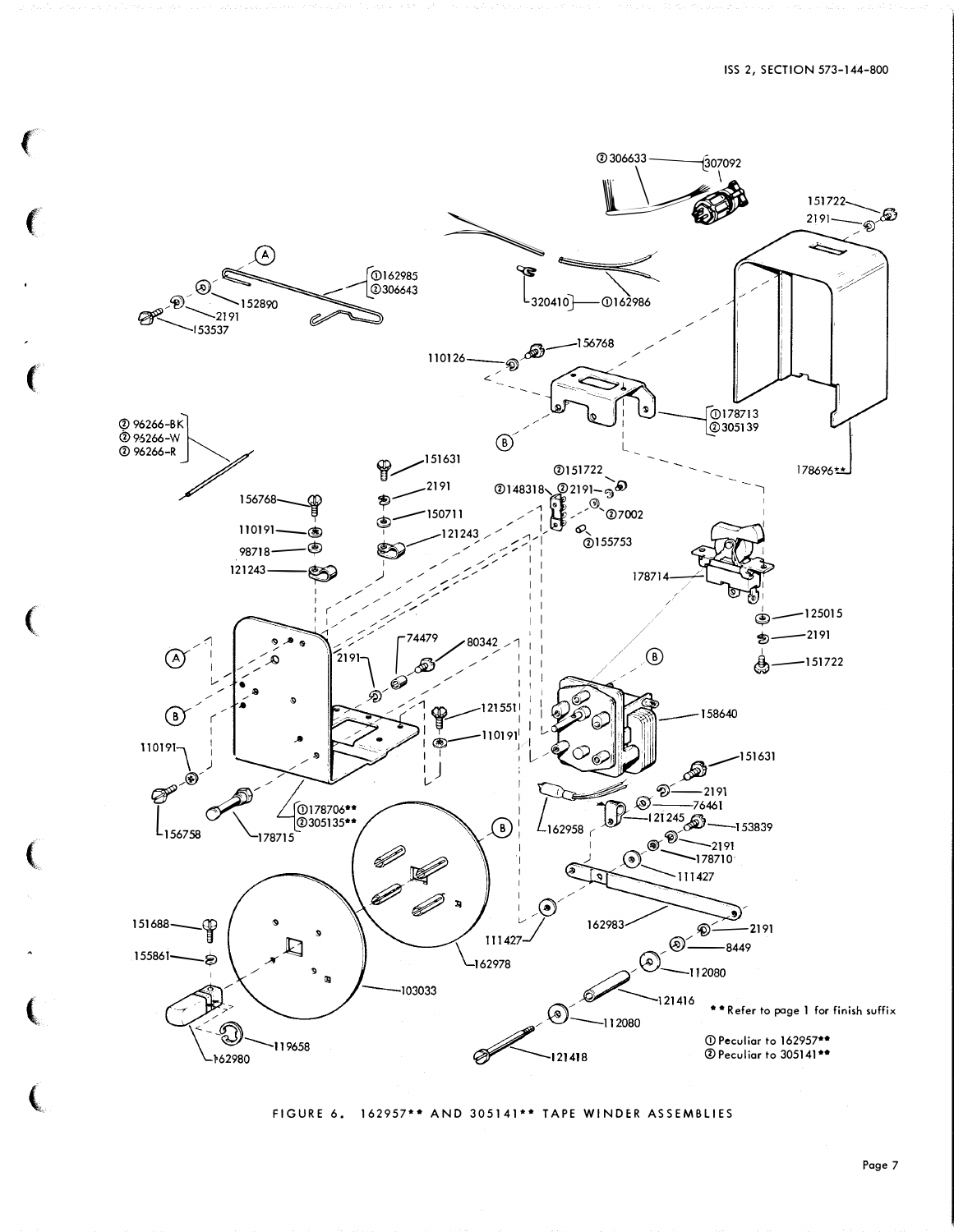

\*\*Refer to page 1 for finish suffix

FIGURE 7. 178702\*\* (11/16" TAPE) AND 178703\*\* (1" TAPE) TAPE CONTAINER<br>ASSEMBLIES W/O TAPE-OUT SWITCH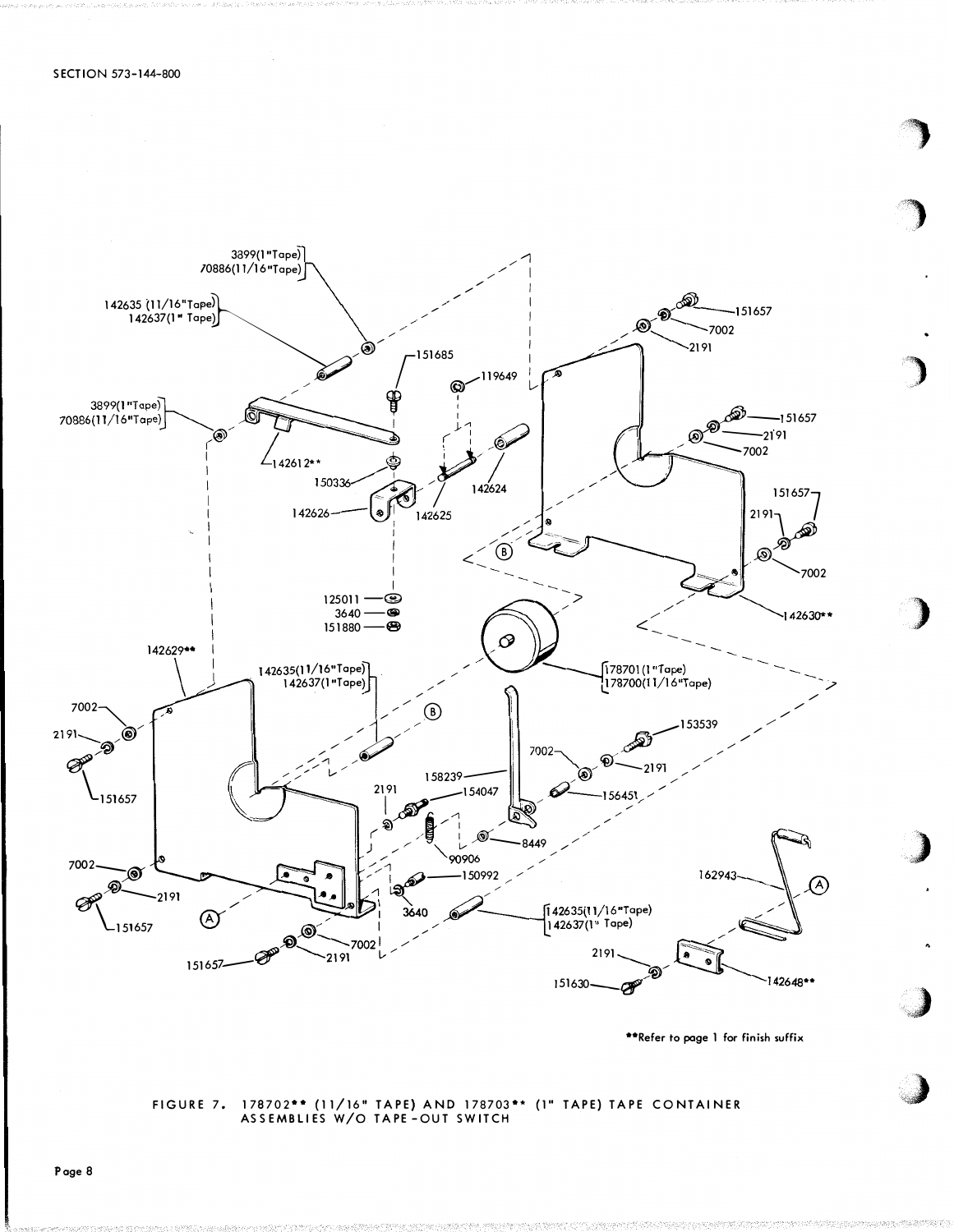### ISS 2, SECTION 573-144-800



FIGURE 8. 164774\*\* (1" TAPE), 164775\*\* (7/8" TAPE) AND 164776\*\*<br>(11/16" TAPE) TAPE CONTAINERS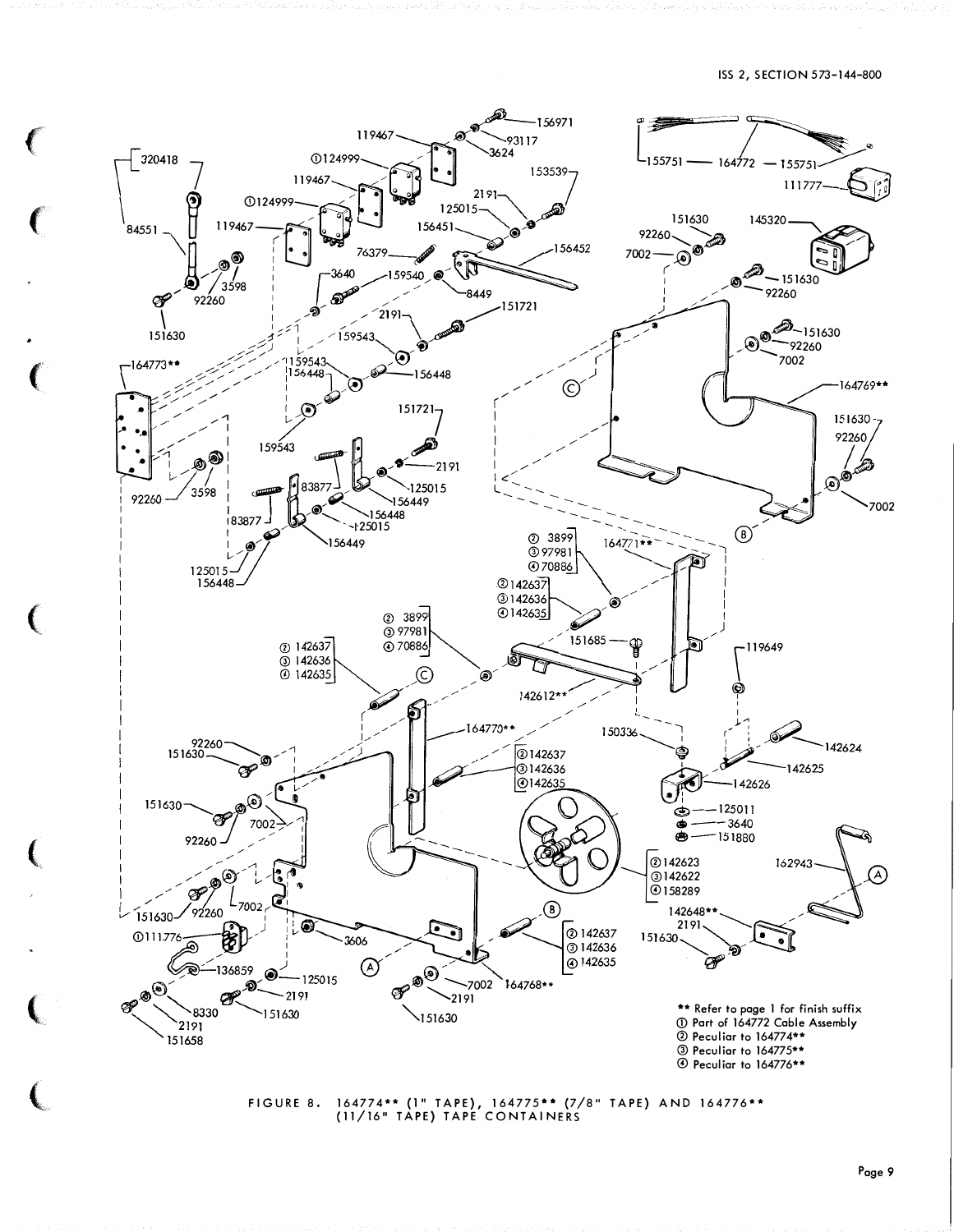

FIGURE 9. 162923 MODIFICATION KIT TO PROVIDE NON-METERED TAPE OUT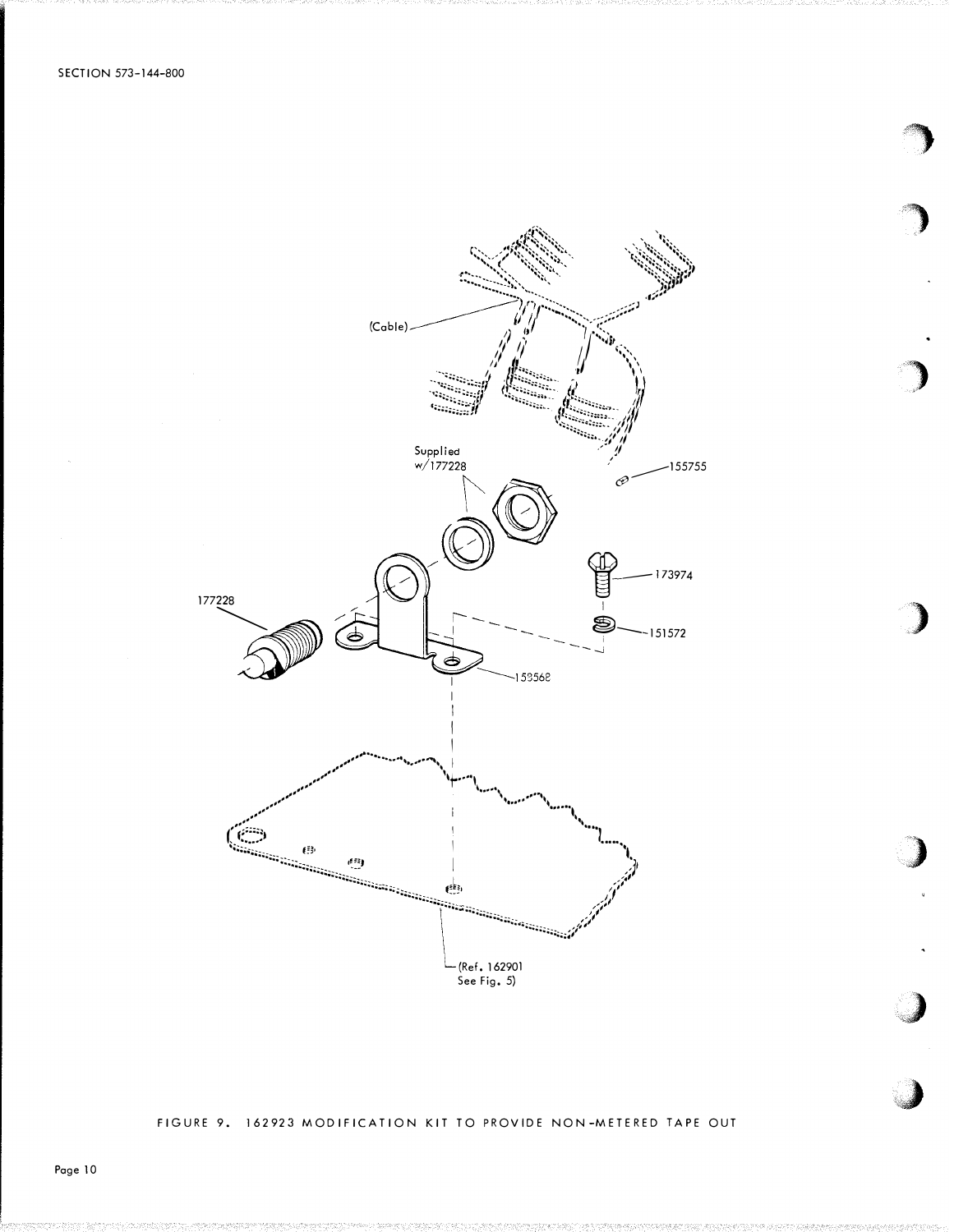

FIGURE 10. DOUBLE PLATE BASE WITH TAPE CONTAINER BRACKET

Page 11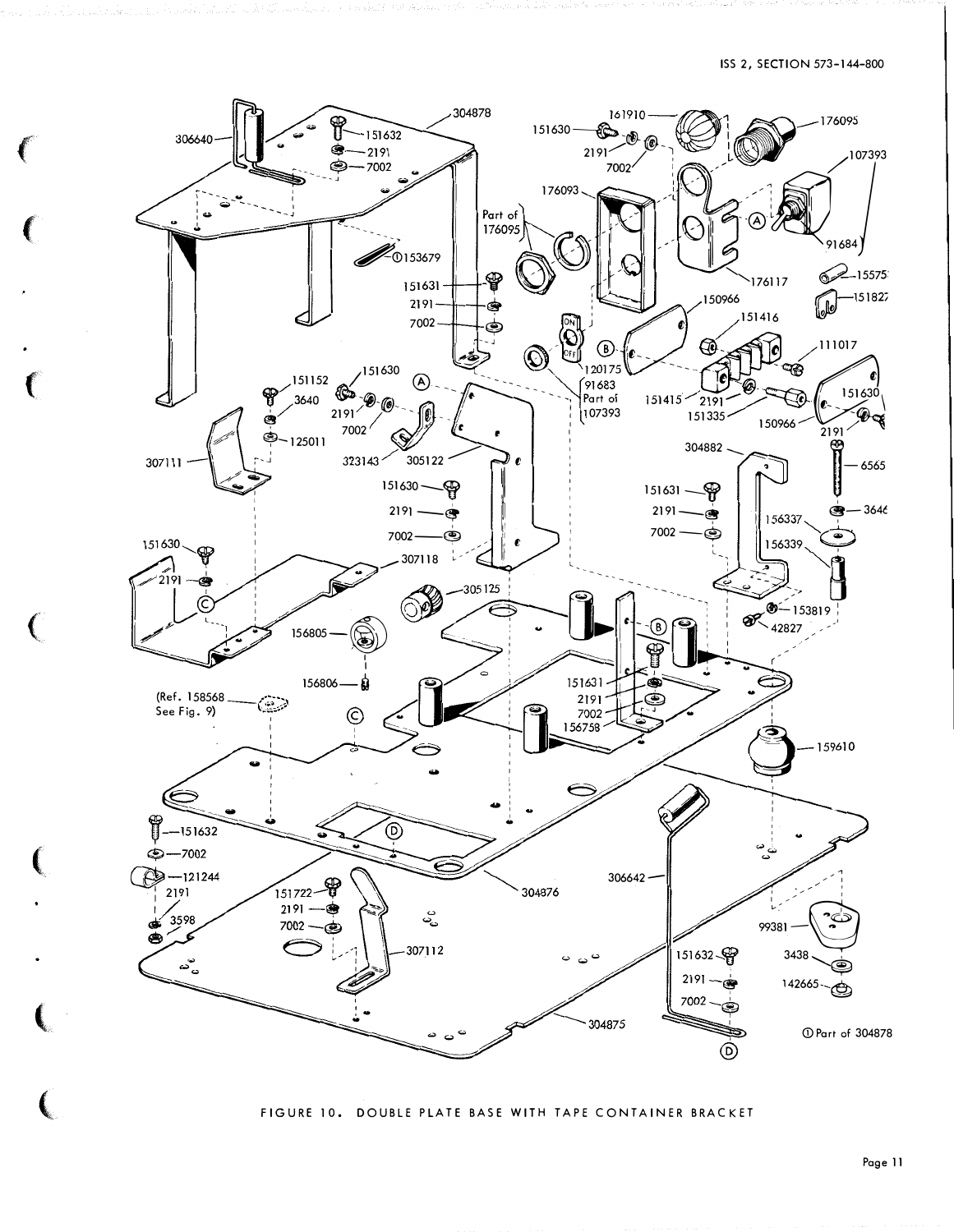

## FIGURE 11. 304880 TAPE CONFAINER ASSEMBLY

Page 12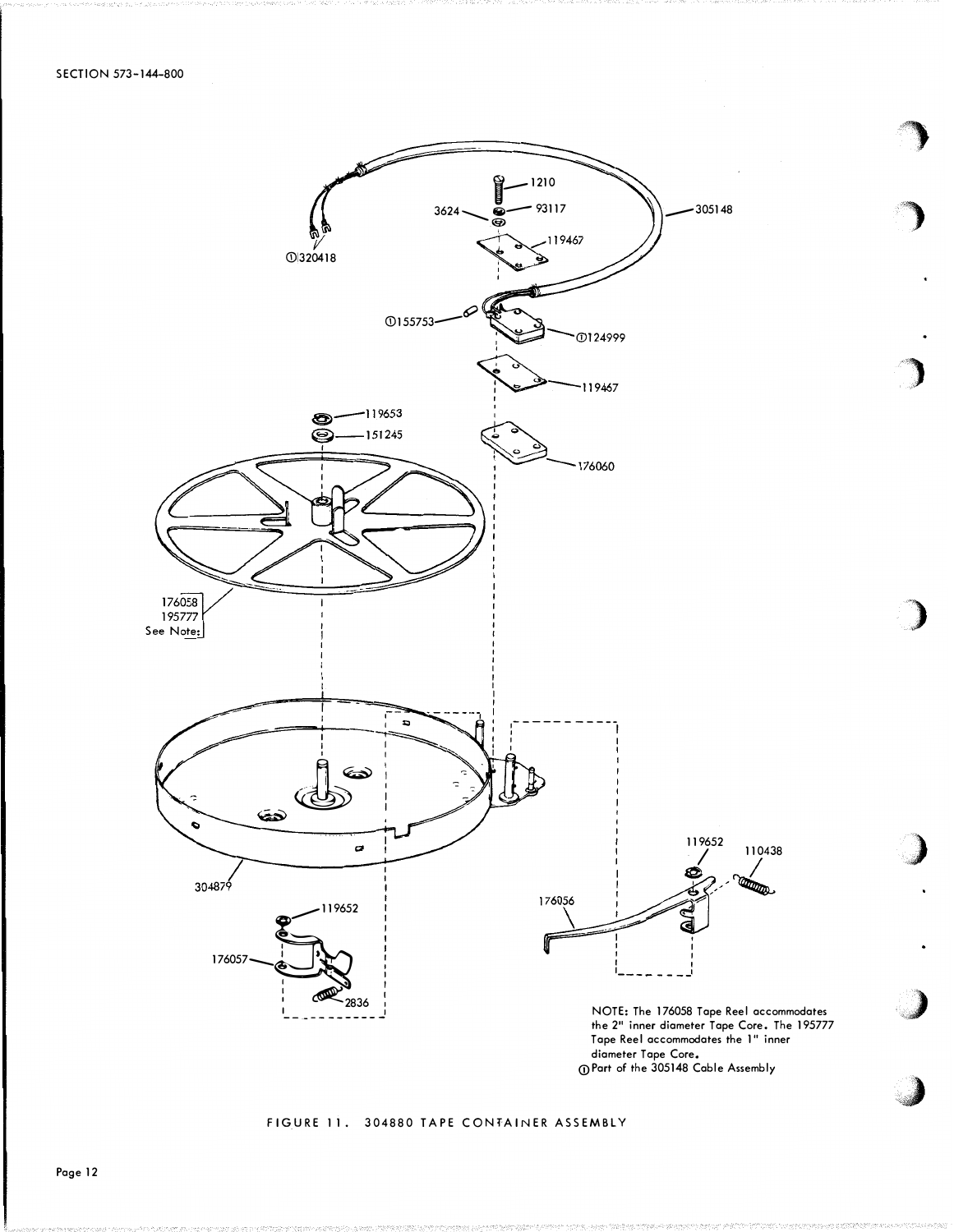

 $\big($ 

 $\big($ 

 $\big($ 

 $\big($ 

 $\big($ 

 $\overline{\mathbf{C}}$ 

# FIGURE 12. 307120 CHAD BOX ASSEMBLY

 $\chi$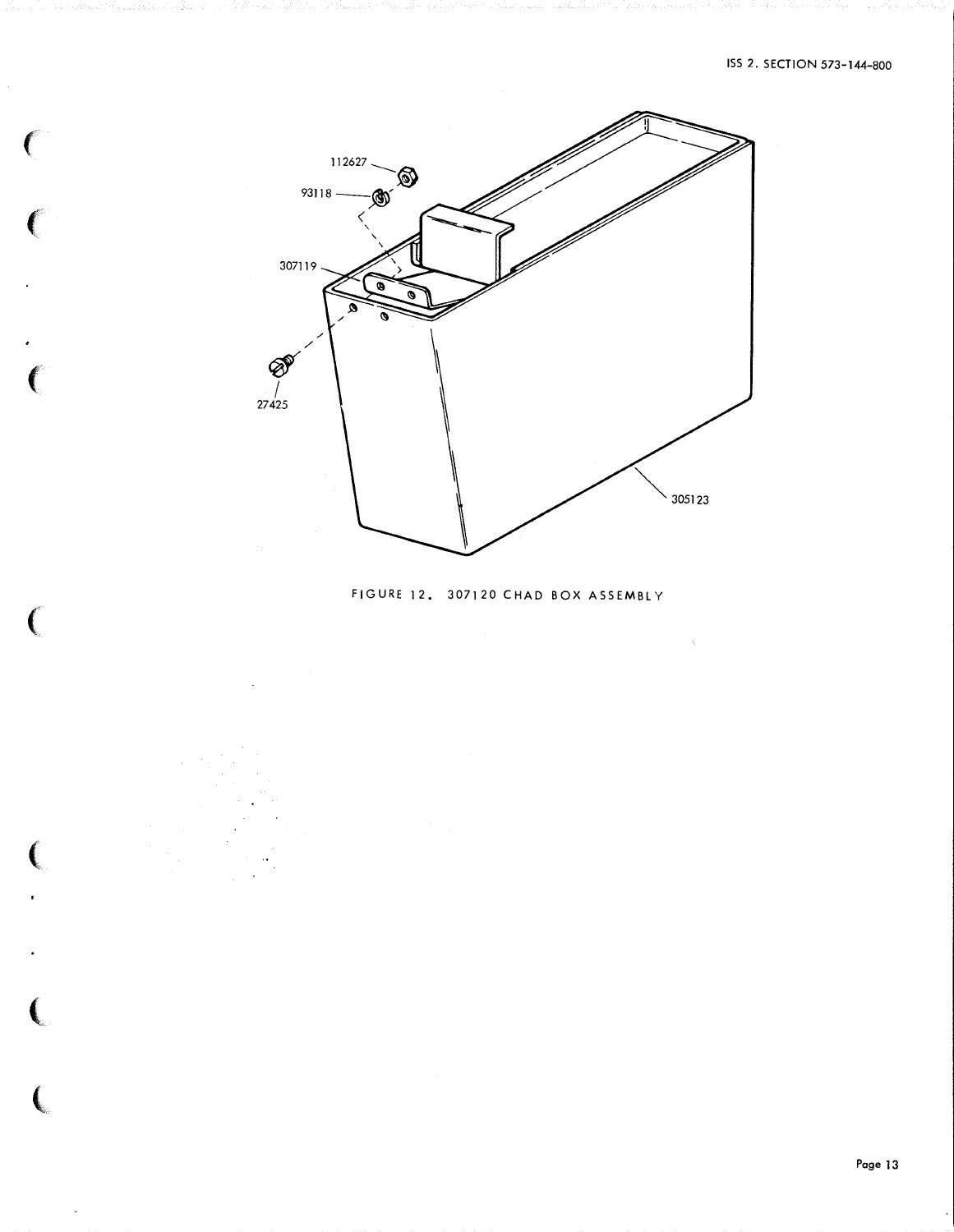# NUMERICAL INDEX

| Part   | Description and              | Part<br>Number | Description and<br>Page Number | Part<br>Number | Description and<br>Page Number | ℱ |
|--------|------------------------------|----------------|--------------------------------|----------------|--------------------------------|---|
| Number | Page Number                  |                |                                |                |                                |   |
|        |                              |                |                                |                |                                |   |
| 1210   | Screw, 2-56 x 5/8 Fil 12     | 99381          | Foot, Rubber 6,11              | 138538         | Fuse, SL-BL 2 Amp 5            |   |
| 2191   | Lockwasher 2 to 9,11         | 103033         | Lid, Tape Reel 7               | 142612**       | Guide 8,9                      |   |
| 2415   | Spring 5                     | 104124         | Screw, 1/4-32 x 11/32          | 142622         | Reel, Tape 9                   |   |
| 2449   | Lockwasher 4,5               |                | Hex 4                          | 142623         | Reel, Tape 9                   |   |
| 2669   | Lockwasher 3,4,5             | 105635         | Switch, DP-ST Toggle 5         | 142624         | Roller 8,9                     |   |
| 2836   | Spring 12                    | 107393         | Switch, SP-ST Toggle           | 142625         | Shaft 8,9                      |   |
| 3438   | Washer, Flat 4,6,11          |                | 3,11                           | 142626         | Bracket 8,9                    |   |
| 3598   | Nut, 6-40 Hex 9,11           | 110126         | Lockwasher 7                   |                | 142629** Panel, Left 8         |   |
| 3606   | Nut, 6-40 Hex 5,9            | 110191         | Lockwasher 7                   |                | 142630** Panel, Right 8        |   |
| 3624   | Washer, Flat 2,5,9,12        | 110438         | Spring 12                      | 142635         | Spacer, .890" Thk 8,9          |   |
| 3640   | Lockwasher 2, 3, 5, 8, 9, 11 | 111017         | Screw, 6-40 x 5/16 Fil         | 142636         | Spacer, 1.078" Thk 9           |   |
| 3646   | Lockwasher 6,11              |                | 3, 5, 11                       | 142637         | Spacer, 1.203" Thk 8,9         |   |
| 3899   | Spacer, .188" Thk 8,9        | 111427         | Washer, Flat 7                 | 142648**       | Retainer 8,9                   |   |
| 6565   | Screw, 8-32 x 1-1/4 Fil      | 111776         | Connector, 4 Pt Plug 9         | 142665         | Nut, 8-32 Spl 6,11             |   |
|        | 6,11                         | 111777         | Connector, 4 Pt                | 143256         | Inductor, 1.7 Ohm 5            |   |
| 7002   | Washer, Flat 2,4 to 9,11     |                | Receptacle 9                   | 145320         | Connector, 4 Pt                |   |
| 8330   | Washer, Flat 9               | 112080         | Washer, Flat 7                 |                | Receptacle 9                   |   |
| 8449   | Spacer, .094" Thk 2,5,       | 112626         | Nut, 10-32 Hex 3,6             | 148318         | Board, Terminal 7              |   |
|        | $7$ to $9$                   | 112627         | Nut, 2-56 Hex 13               | 150336         | Bushing 8,9                    |   |
| 27425  | Screw, 2-56 x 5/32 Fil       | 114466         | Connector, 3 Pt                | 150711         | Washer, Flat 7                 |   |
|        | 13                           |                | Receptacle 6                   | 150966         | Insulator, Terminal            |   |
| 42827  | Screw, 3-48 x 1/4 Fil 11     | 114467         | Connector, 3 Pt Plug 3,6       |                | Block 3,5,11                   |   |
| 70886  | Washer, Flat 8,9             | 116783         | Holder, Fuse 5                 | 150992         | Stud 8                         |   |
| 74479  | Bushing 7                    | 117535         | Washer, Flat 5                 | 151152         | Screw, 4-40 x 3/16 Hex         |   |
| 75645  | Screw, No. 0 x 1/8 Drive     | 119467         | Insulator, .032" Thk           |                | 11                             |   |
|        | 5                            |                | 2,5,9,12                       | 151229         | Washer, Flat 6                 |   |
| 76379  | Spring 9                     | 119649         | Ring, Retaining 8,9            | 151245         | Washer, Felt 12                |   |
| 76461  | Washer, Flat 7               | 119652         | Ring, Retaining 12             | 151335         | Stud 3,5,11                    |   |
| 80342  | Screw, 6-40 x 23/64 Hex      | 119653         | Ring, Retaining 12             | 151411         | Block, Terminal 3              |   |
|        | 7                            | 119658         | Ring, Retaining 7              | 151412         | Insulator, Terminal            |   |
| 83877  | Spring 2,9                   | 120175         | Plate, ON-OFF 3,5,6,11         |                | Block 3                        |   |
| 84551  | Jumper, 5-1/4" Black 9       | 121243         | Clamp, 3/16 ID Cable 2,7       | 151415         | Block, Terminal 3,5,11         |   |
| 90606  | Spring 2,5                   | 121244         | Clamp, 1/4 ID Cable 4,5,       | 151416         | Nut, 6-40 Hex 3,5,11           |   |
| 90906  | Knob 8                       |                | 6,11                           | 151453         | Nut, 10-32 Hex 5,6             |   |
| 91683  | Nut, 15/32-32 Hex 3,5,6,     | 121245         | Clamp, 5/16 ID Cable 3,        | 151572         | Lockwasher 5,6,10              |   |
|        | 11                           |                | 4,7                            | 151610         | Washer, Flat 2                 |   |
| 91684  | Nut, 15/32-32 Ring 3,5,      | 121246         | Clamp, 3/8 ID Cable 5          | 151630         | Screw, 6-40 x 1/4 Hex          |   |
|        | 6,11                         | 121416         | Roller 7                       |                | 2 to 6,8,9,11                  |   |
| 92260  | Lockwasher 9                 | 121418         | Screw, 6-40 Shoulder 7         | 151631         | Screw, 6-40 x 5/16 Hex         |   |
| 93117  | Lockwasher 2,5,9,12          | 121551         | Screw, 8-32 x 1/4 Hex 7        |                | 2,4,7,11                       |   |
| 93118  | Lockwasher 13                | 123706         | Screw, 10-32 x 1/4 Flat        | 151632         | Screw, 6-40 x 3/8 Hex 11       |   |
| 93582  | Washer, Flat 5               |                | 4                              | 151637         | Screw, 4-40 x 1/4 Fil          |   |
| 96266R | Jumper, 6" Red 7             | 124396         | Switch Assembly 6              |                | 3,5                            |   |
| 96266W | Jumper, 6" White 7           | 124999         | Switch, Sensitive 2,5,9,       | 151657         | Screw, 6-40 x 1/4 Fil 5,       |   |
|        | 96266BK Jumper, 6" Black 7   |                | 12                             |                | 8                              |   |
| 96509  | Roller 5                     | 125011         | Washer, Flat 8,9,11            | 151658         | Screw, 6-40 x 5/16 Fil 9       |   |
| 97981  | Spacer 9                     | 125015         | Washer, Flat 2,4,5,7,9         | 151685         | Screw, 4-40 x 5/16 Fil         |   |
| 98642  | Lockwasher 5                 | 125224         | Nut, 1/4-32 Hex 4              |                | $8,9 +$                        |   |
| 98659  | Bracket, Switch 3            | 129382         | Grommet, Rubber 5              | 151688         | Screw, 4-40 x 5/8 Fil 7        |   |
| 98718  | Washer, Flat 7               | 136859         | Holder, Plug 9                 | 151692         | Screw, 6-40 x 3/16 Fil 6       |   |

\*\*Refer to page 1 for finish suffix

•4)

 $\bigcup$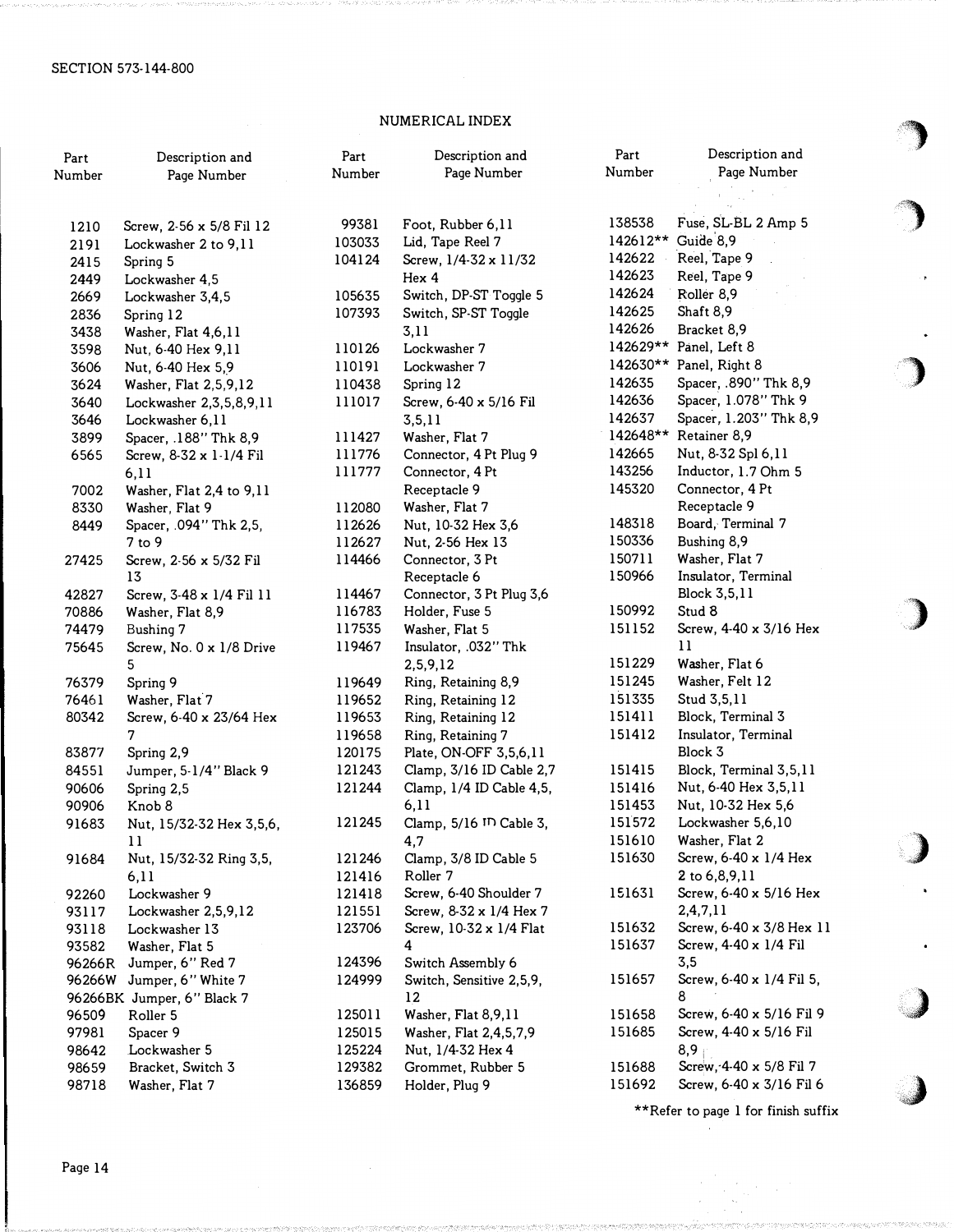## NUMERICAL INDEX (Continued)

| ₹.      | Part<br>Number | Description and<br>Page Number     | Part<br>Number   | Description and<br>Page Number   | Part<br>Number | Description and<br>Page Number              |
|---------|----------------|------------------------------------|------------------|----------------------------------|----------------|---------------------------------------------|
| $\big($ | 151721         | Screw, 6-40 x 3/4 Hex 2,           | 156969           | Guard, Gear 4                    |                | 164770** Plate, Left 9                      |
|         |                | 5,9                                | 156971           | Screw, 2-56 x 3/4 Fil            |                | 164771** Plate, Right 9                     |
|         | 151722         | Screw, 6-40 x 3/16 Hex             |                  | 2,5,9                            | 164772         | Cable Assembly 9                            |
|         |                | 3,7,11                             | 156972           | Cable Assembly 2                 |                | 164773** Plate, Mounting 9                  |
|         | 151723         | Screw, 10-32 x 3/8 Hex<br>5,6      | 156975           | Bracket, Connector<br>Mounting 3 |                | 164774** Container Assembly, 1"<br>Tape 1,9 |
|         | 151724         | Screw, 10-32 x 5/8 Hex 5           | 156976           | Connector, 32 Pt Plug 3          |                | 164775** Container Assembly,                |
|         | 151827         | Strap, Terminal 11                 | 156977           | Cable w/Terminals 3              |                | 7/8" Tape 1,9                               |
|         | 151880         | Nut, 4-40 Hex 8,9                  | 156978           | Cable Assembly 3                 |                | 164776** Container Assembly,                |
|         | 152890         | Washer, Flat 7                     | 158239           | Lever, Tape 8                    |                | 11/16" Tape 1,9                             |
|         | 153442         | Screw, 10-32 x 1/2 Hex 5           | 158289           | Reel, Tape 2,5,9                 | 164822         | Stud, 3-39/64"                              |
|         | 153537         | Screw, 6-40 x 9/32 Hex 7           | 158568           | Bracket 10,11                    |                | Mounting 5                                  |
|         | 153539         | Screw, 6-40 x 11/16 Hex<br>2,5,8,9 | 158640           | Motor, 115V AC Shaded<br>Pole 7  | 164823         | Stud, 5-1/16" Mounting<br>5                 |
|         | 153679         | Clip, Spring 11                    | 159000           | Base 3,4                         | 164824         | Bracket, Receptacle 5                       |
|         | 153819         | Lockwasher 11                      | 159044           | Post 4                           | 164825         | Plate, Base 5                               |
|         | 153839         | Screw, 6-40 x 5/8 Hex 7            | 159045           | Post 4                           | 164833         | Plate 5                                     |
|         | 154047         | Post, Spring 8                     | 159540           | Post, Spring 2,5,9               | 164834         | Lever, Tape 5                               |
|         | 155750         | Sleeve, 3/32 ID x 1/2"             | 159542           | Connector, 16 Pt                 | 164835         | Cable Assembly 5                            |
|         |                | Lg Insulating 3,5                  |                  | Receptacle 5                     | 173974         | Screw, 10-32 x 5/16 Hex                     |
|         | 155751         | Sleeve, 1/8 ID x 1" Lg             | 159543           | Washer, Flat 2,5,9               |                | 3,6,10                                      |
|         |                | Insulating 2,3,9                   | 159597           | Washer, Flat 6                   | 176056         | Bail, Tape Sensing 12                       |
|         | 155753         | Sleeve, 1/8 ID x 1/2"              | 159603           | Washer, Captive 4                | 176057         | Bail, Switch Actuating                      |
|         |                | Lg Insulating 7,11,12              | 159604           | Screw, 10-32 x 1/2 Hex 4         |                | 12                                          |
|         | 155755         | Sleeve, 11/64 ID x 5/8"            | 159610           | Mount, Vibration 6,11            | 176058         | Reel, Tape 12                               |
|         |                | Lg Insulating 5,6,10               | 161773           | Container, Tape 5                | 176060         | Spacer 12                                   |
|         | 155861         | Lockwasher 7                       | 161803           | Guide, Tape 5                    | 176093         | Plate 11                                    |
|         | 156183         | Bracket, Anchor 4                  | 161910           | Cap, Amber 11                    | 176095         | Lamp, Red Tape-Out 11                       |
|         | 156334         | Stud 4                             | 162075           | Reel, Tape 2,5                   | 176117         | Bracket 11                                  |
|         | 156337         | Washer, Flat 6,11                  | 162077           | Handle, Base 4                   | 177228         | Switch, Black Pushbutton                    |
|         | 156339         | Bushing 6,11                       | 162900           | Plate, Lower Base 6              |                | 10                                          |
|         | 156340         | Bracket 3                          | 162901           | Plate, Upper Base 6,10           | 178696**       | Cover, Tape Winder 7                        |
|         | 156342         | Plate 2                            | 162902           | Bracket, Switch 6                | 178700         | Reel, Tape 8                                |
|         | 156344         | Bracket, Adjusting 4               | 162904           | Post 5,6                         | 178701         | Reel, Tape 8                                |
|         | 156448         | Bushing 2,5,9                      | 162905           | Post 5,6                         | 178702**       | Container Assembly 1,8                      |
|         | 156449         | Lever, Switch 2,5,9                | 162906           | Stud 5,6                         |                | 178703** Container Assembly 1,8             |
|         | 156451         | Bushing 2,5,8,9                    | 162923           | Modification Kit 1,10            |                | 178706** Bracket, Mounting 7                |
|         | 156452         | Lever, Tape 2,9                    | 162943           | Guide w/Roller 8,9               | 178707         | Bumper, Rubber 6                            |
|         | 156460         | Container, Tape 2                  | 162957**         | Winder Assembly, Tape            |                | 178708** Bracket, Chad Box                  |
|         | 156470         | Guide, Tape 2                      |                  | 1,7                              |                | Mounting 6                                  |
|         | 156656         | Jumper, 2-3/4" Black 6             | 162958           | Switch, Mercury 7                | 178709         | Bracket, Locking Cover 6                    |
|         | 156740         | Screw, 6-40 x 7/32 Hex 6           | 162978           | Disc, Tape Reel 7                | 178710         | Spacer, Tape Arm 7                          |
|         | 156758         | Bracket 7,11                       | 162980           | Hub w/Balls 7                    |                | 178712** Box, Chad 6                        |
|         | 156768         | Screw, 8-32 x 9/32 Hex 7           | 162983           | Arm, Tape Tension 7              | 178713         | Bracket, Switch 7                           |
|         | 156805         | Retainer 11                        | 162985           | Arm, Tape Guide 7                | 178714         | Switch, Rocker Type 7                       |
|         | 156806         | Post 11                            | 162986           | Cable 7                          | 178715         | Stud, Tape 7                                |
|         | 156887         | Screw, 10-32 x 9/16 Hex            | 163517           | Bushing, Rubber 5                | 179870         | Bracket, Fuse 5                             |
|         |                | 3,4                                | 164305** Plate 6 |                                  | 179871         | Cable w/Terminal 5                          |
|         | 156936         | Screw, 1/4-32 x 5/16 Hex           |                  | 164768** Panel, Left 9           | 195723         | Plate, Identification 5                     |
|         |                | 4                                  |                  | 164769** Panel, Right 9          | 195777         | Reel, Tape 12                               |
|         |                |                                    |                  |                                  |                | **Refer to page 1 for finish suffix         |

(

 $\gamma$ 

 $\big($ 

 $\ddot{\phantom{0}}$